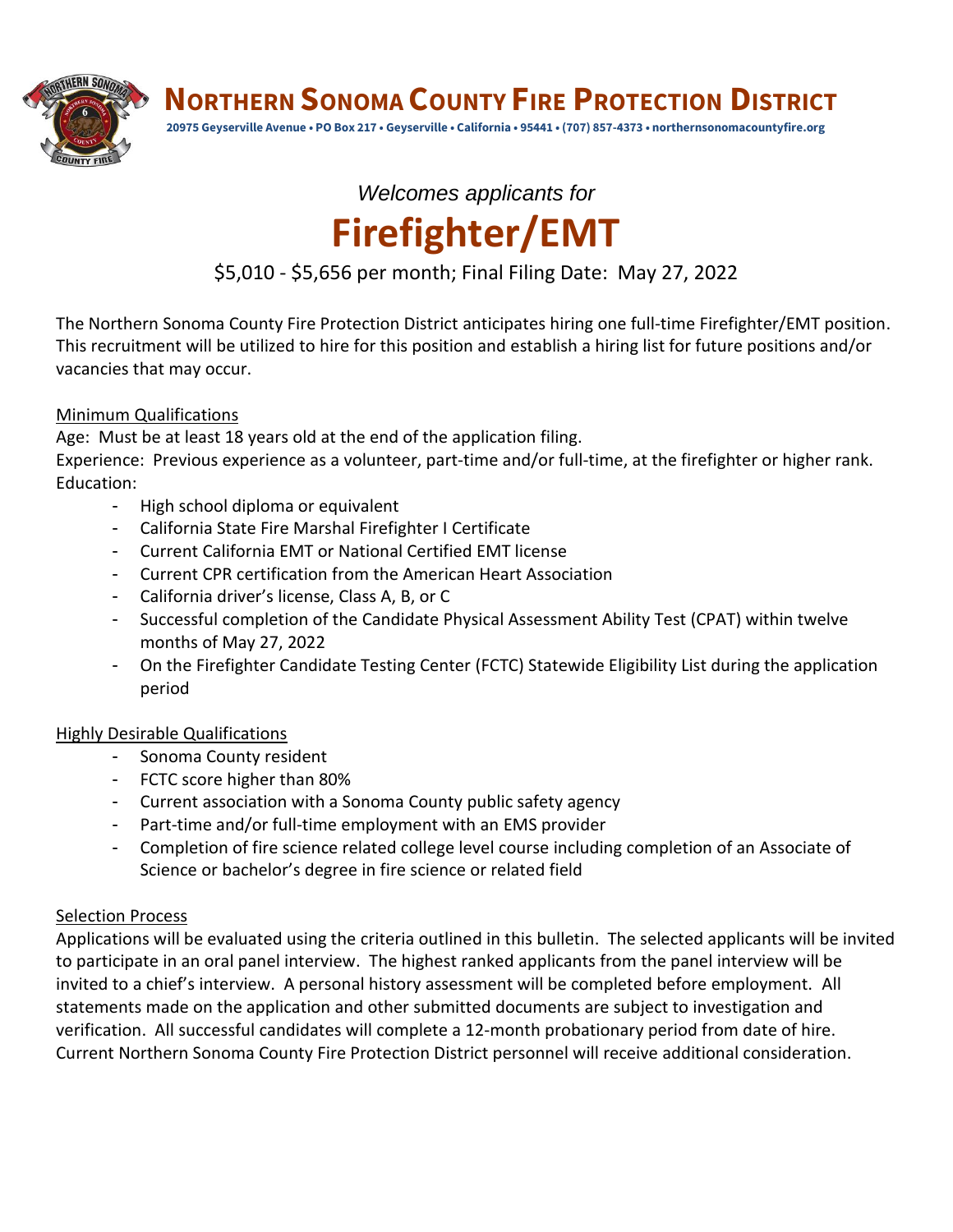The primary communication method will be by email. All notification and communication from the District will be done via email.

Filing Dates, Times, and Procedure Application period: April 22 to May 27 Oral Panel Interview: 2<sup>nd</sup> Week of June (tentative) Chief's Interview: To be announced

#### Application Process

Applications are available online at<https://www.northernsonomacountyfire.org/join>

Applications must be received no later than May 27, 2022. **Applications will only be accepted via mail**. Mail applications to the Northern Sonoma County Fire Protection District, Post Office Box 217, Geyserville, CA 95441. Late, incomplete, emailed or faxed applications will not be considered.

Applicants must provide the following materials with their application in the following order. Failure to comply with the above process and appropriate requirements will result in rejection of your application.

- Original signed application
- One page, one sided resume
- Copy of high school diploma or equivalent
- Copy of California State Fire Marshal Firefighter I Certificate
- Copy of California EMT or National Certified EMT license
- Copy of CPR certification from the American Heart Association
- Copy of California driver's license, Class A, B, or C
- Proof of passing the Candidate Physical Assessment Ability Test (CPAT) within twelve months of May 27, 2022
- Proof of being on the FCTC Statewide Eligibility List during the application period

### Position Description

The Firefighter/EMT position is supervised by a Fire Captain on an assigned shift. The position is responsible for apparatus and equipment checkouts, performs fire prevention functions including inspections, responds to mitigate emergency incidents including medical aids, rescues, and fires, and performs station duties including housekeeping and cooking. The position is assigned to a 56-hour work week on a three platoon 48-hour on, 96-hour off, schedule. Initial training will occur on a shift schedule.

The position requires:

- Knowledge of basic fire prevention and suppression techniques and practices
- Ability to think and act quickly and effectively in emergency situations
- Understand and render appropriate basic life support
- Understand and apply mechanical and physical principles related to all components and types of fire suppression and rescue operations
- Learn and apply fire code provisions including Sonoma County Ordinances
- Follow directions and orders of superiors quickly in emergency situations
- Work effectively and cooperatively with others
- Understand and follow verbal and written directions